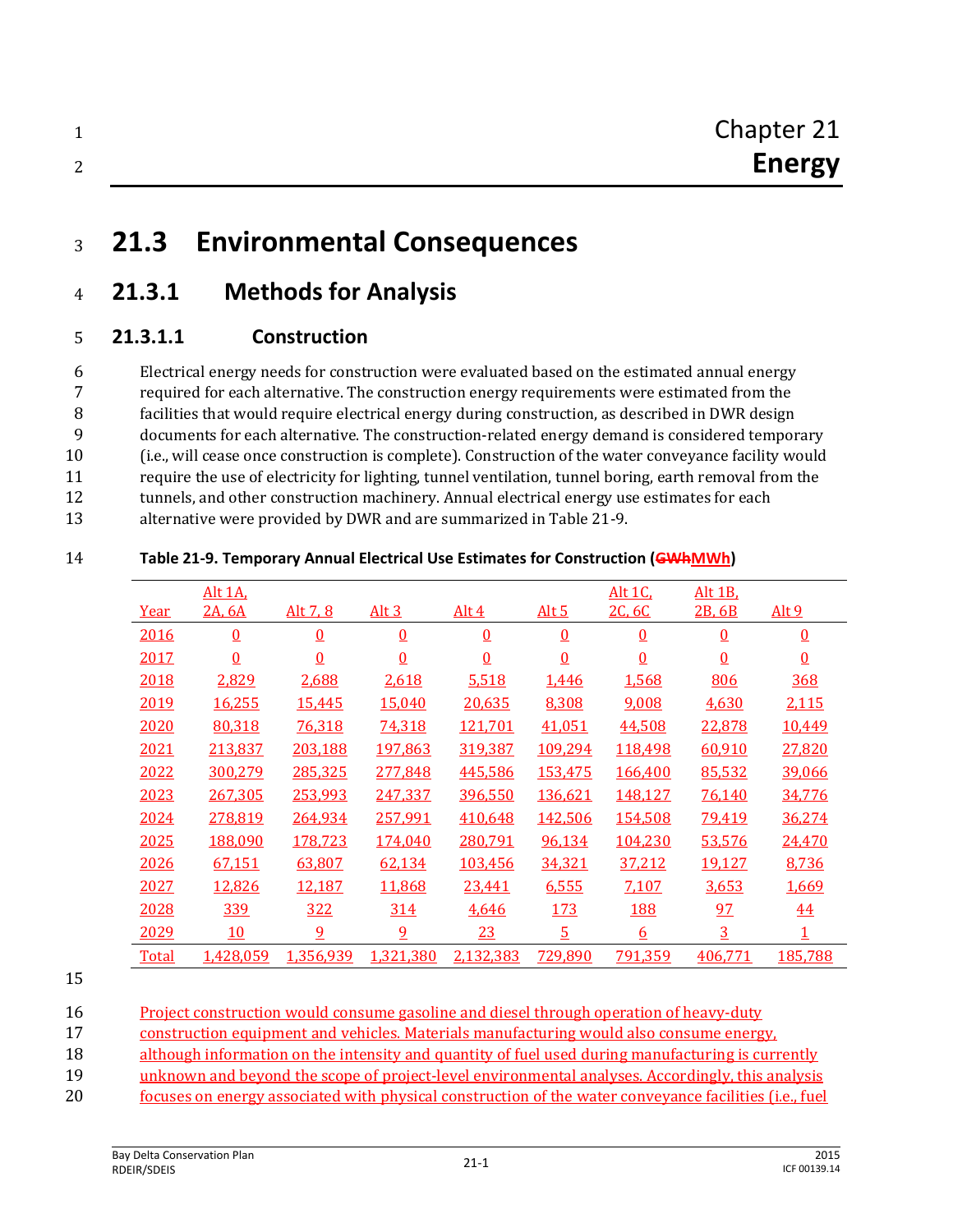- consumed by heavy-duty equipment and vehicles), and an analysis of energy associated with materials manufacturing is considered speculative and is not presented.
- DWR and 5RMK Inc. (5RMK) developed construction assumptions for diesel and gasoline
- consumption as part of an economic analysis ("cost estimate") for Alternative 4. The cost estimate
- included daily fuel use values for off-road equipment (e.g., bulldozers), onsite vehicles (e.g., dump
- trucks), marine vessels, and locomotives. Fuel data from the cost estimate for these equipment and
- vehicles types were directly incorporated into the energy analysis. Diesel and gasoline consumption
- by offsite vehicles (i.e., employee commute vehicles, as needed vehicles, and material delivery
- vehicles) was calculated by converting greenhouse gas (GHG) emissions calculated by the air quality
- analysis (refer to Chapter 22, *Air Quality and Greenhouse Gases*) using the rate of carbon dioxide
- (CO2) emissions emitted per gallon of combusted gasoline (8.78 kilograms/gallon) and diesel (10.21
- kilograms/gallon) (Climate Registry 2015).
- Table 21-10 summarizes total construction-related diesel and gasoline consumption under
- Alternative 4. Anticipated fuel use by the BDCP Alternatives is qualitatively analyzed relative to the
- Alternative 4 estimate, based on similarities in construction design.

#### **Table 21-10. Alternative 4 Gasoline and Diesel Estimates for Construction (Million Gallons per Year)**

| Year  | Gasoline       | <b>Diesel</b>   | Total          |  |
|-------|----------------|-----------------|----------------|--|
| 2016  | $\leq 1$       | $\leq$ 1        | $\leq$ 1       |  |
| 2017  | $\leq 1$       | $\leq 1$        | $\leq$ 1       |  |
| 2018  | $\overline{1}$ | $\overline{2}$  | $\overline{2}$ |  |
| 2019  | $\overline{1}$ | $\overline{4}$  | $\overline{5}$ |  |
| 2020  | $\overline{1}$ | $\overline{Z}$  | 8              |  |
| 2021  | $\overline{2}$ | 11              | <u>13</u>      |  |
| 2022  | $\overline{2}$ | 12              | 14             |  |
| 2023  | $\overline{1}$ | 11              | 12             |  |
| 2024  | $\overline{1}$ | 12              | 13             |  |
| 2025  | 1              | <u>13</u>       | 15             |  |
| 2026  | 1              | 8               | $\overline{9}$ |  |
| 2027  |                | $6\overline{6}$ | $\overline{Z}$ |  |
| 2028  |                | $\overline{3}$  | $\overline{4}$ |  |
| 2029  | $\leq$ 1       |                 |                |  |
| Total | 15             | 90              | 104            |  |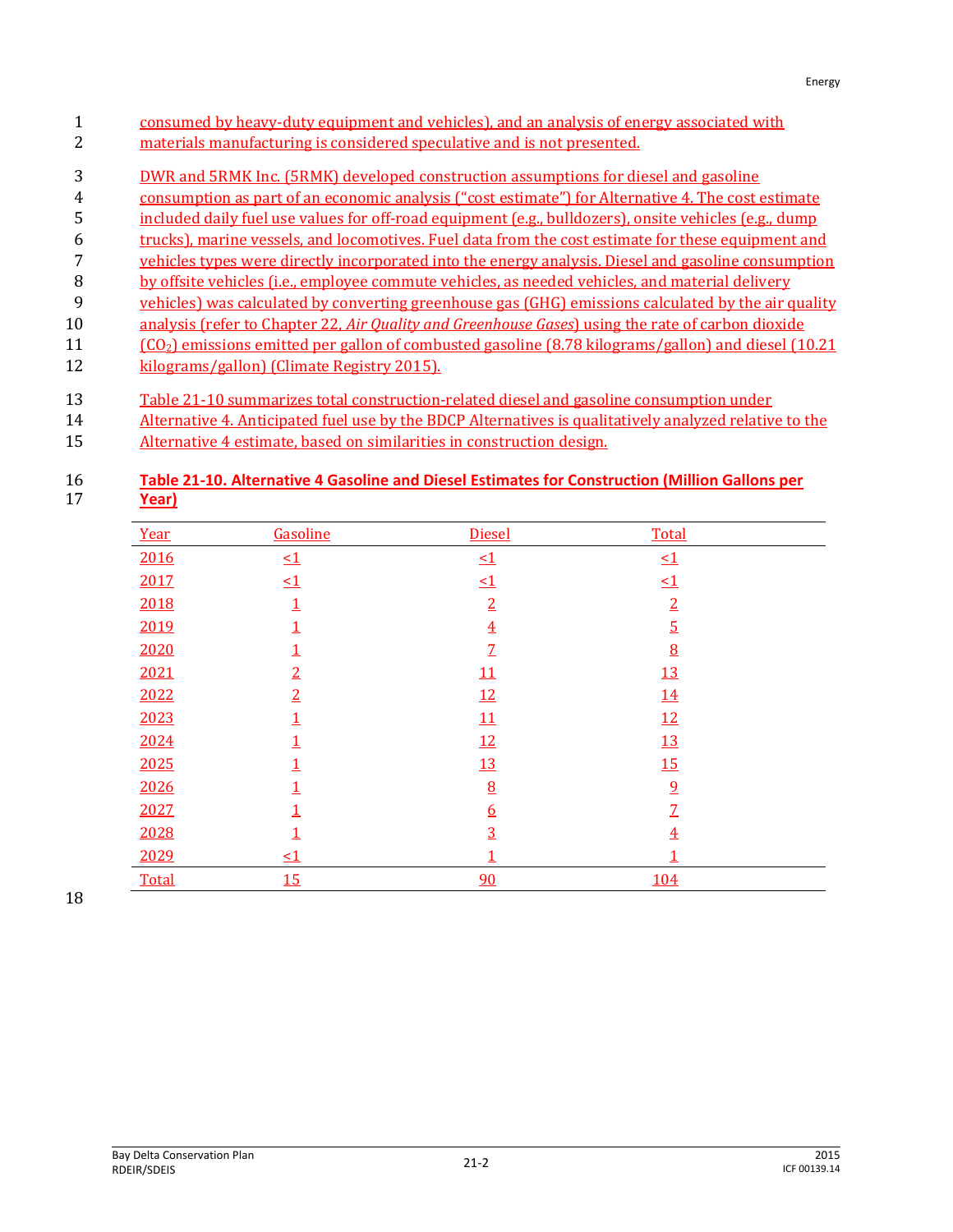| ۰ |
|---|
|---|

| Alternative                                                                | <del>Year 1</del> | <del>Year 2</del> | <del>Year 3</del> | <del>Year 4</del> | Year <sub>5</sub> | Year 6 | Year <sub>7</sub> | Year 8 <sup>a</sup> | Year 9 <sup>a</sup> |
|----------------------------------------------------------------------------|-------------------|-------------------|-------------------|-------------------|-------------------|--------|-------------------|---------------------|---------------------|
| Alternative 1A, 2A, 6A<br>(15,000 cfs, 2 33-ft<br>Tunnels)                 | 20                | 32                | 56                | 220               | 324               | 376    | 236               | 81                  | 81                  |
| Alternative 4<br>(9,000 cfs, 2 40-ft<br>Tunnels)                           | 74                | 197               | 345               | 449               | 480               | 483    | 363               | 129                 | 28                  |
| Alternative 7, 8 (9,000<br>efs, 2 33-ft Tunnels)                           | $\overline{13}$   | 2 <sub>1</sub>    | 45                | 209               | 314               | 366    | 231               | 78                  | 78                  |
| Alternative 3<br>$(6,000 \text{ cfs}, 233 \text{- ft})$<br>Tunnels)        | $\overline{40}$   | $\overline{16}$   | 40                | 204               | 308               | 361    | 228               | 77                  | 77                  |
| Alternative 5<br>(3,000 cfs, 1 33-ft<br>Tunnel)                            | 7                 | $\overline{11}$   | 24                | 112               | 170               | 197    | 424               | 43                  | 43                  |
| Alternative 1C, 2C, 6C<br>(West Alignment)                                 | 22                | 34                | 45                | 121               | 169               | 496    | 120               | 42                  | 42                  |
| Alternative 1B, 2B, 6B<br>(East Alignment)                                 | <del>22</del>     | 41                | <del>66</del>     | 83                | 70                | 62     | 26                | $\overline{18}$     | 48                  |
| Alternative 9b<br>(Through Delta/<br><b>Separate Corridors</b> )<br>$\sim$ | 44                | 24                | 33                | 42                | 35                | 34     | 4 <sup>3</sup>    |                     |                     |

- No construction

a DWR estimated electrical use to be one-quarter of year 5

**b DWR estimated electrical use to be one-half of Alternatives 1B, 2B, 6B (east alignment).** 

# <sup>2</sup> **21.3.3 Effects and Mitigation Approaches**

## 3 **21.3.3.2 Alternative 1A—Dual Conveyance with Pipeline/Tunnel and**  4 **Intakes 1–5 (15,000 cfs; Operational Scenario A)**

#### 5 **Impact ENG-1: Wasteful or Inefficient Energy Use for Temporary Construction Activities**

6 *NEPA Effects:* Table 21-9 indicates that the total construction energy use estimate for the 9-year

7 construction period would be about  $1.4286$  GWh. That is an average of  $\frac{158}{129}$  GWh/year, with a

8 peak use of  $\frac{376}{300}$  GWh occurring in <del>year 62022</del>, concurrent with expected tunnel boring activity.

9 Diesel and gasoline consumption would likely be slightly greater than Alternative 4 (see Table 21-

- 10 10), due to increased equipment and vehicle activity required to construct Alternative 1A. Based on
- 11 the analysis presented in Chapter 22, *Air Quality and Greenhouse Gases*, it is estimated that
- 12 Alternative 1A would result in 41% more CO<sub>2</sub> from equipment and vehicles than Alternative 4. Using

13 CO<sup>2</sup> as a proxy for fuel consumption, Alternative 1A would consume approximately 147 million 14 gallons of diesel and gasoline over the entire construction period.

- 15 As discussed in Chapter 22, *Air Quality and Greenhouse Gases*, Section 22.3.3.2, construction of the
- 16 water conveyance facilities associated with Alternative 1A includes all feasible control measures to
- 17 improve equipment efficiency and reduce energy use. Although energy will be consumed as a result
- 18 of construction activities, BMPs will ensure that only high-efficiency equipment is utilized during
- 19 construction. Appendix 3B, *Environmental Commitments*, Section 3B.2.9.1 also outlines an

<sup>1</sup>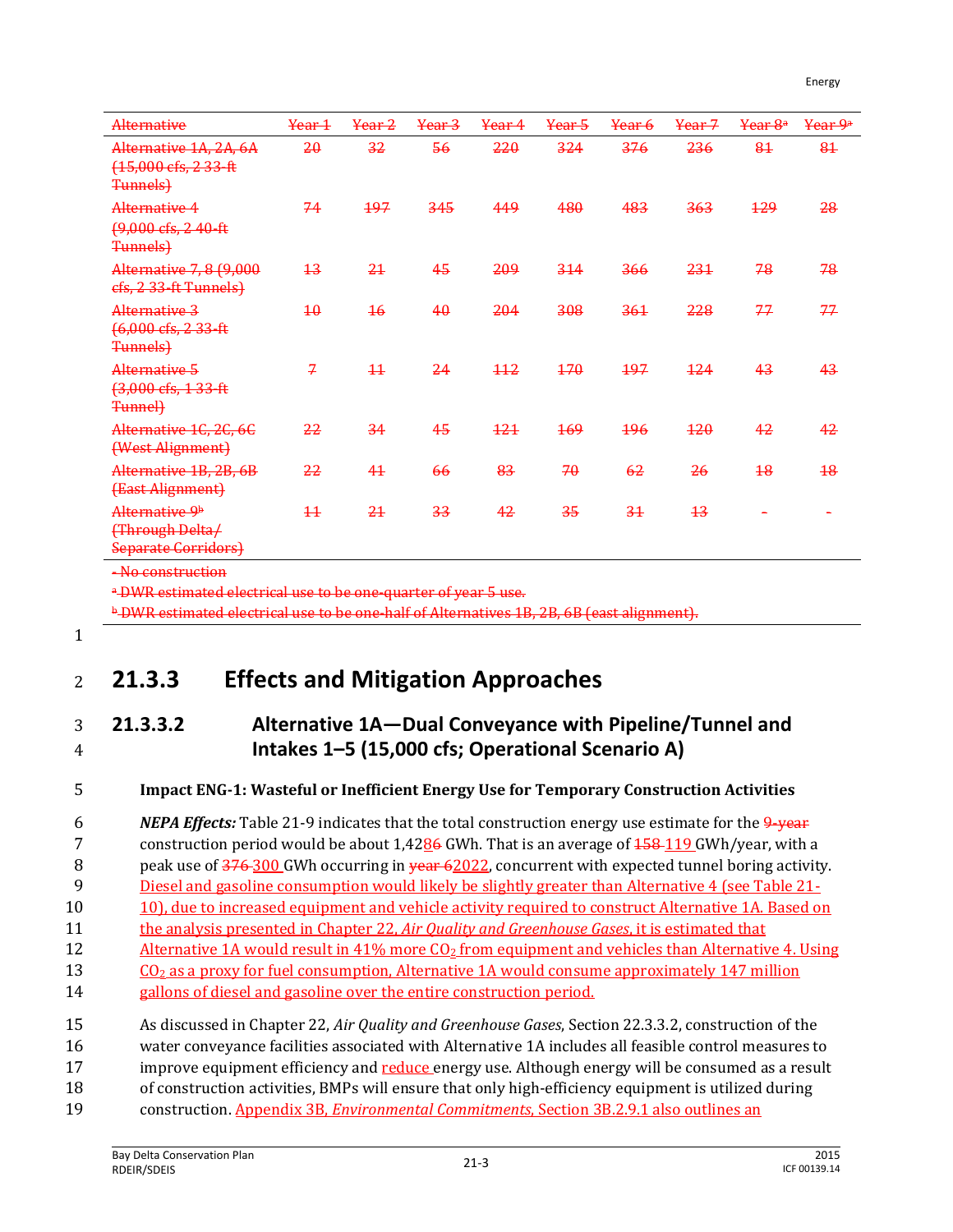- equipment exhaust control plan that will reduce unnecessary equipment idling and ensure all
- construction equipment is in proper working condition according to manufacturer's specifications.
- These and other policies will help reduce construction energy and are consistent with state and local
- legislation and policies to conserve energy. Construction activities would therefore not result in the wasteful, inefficient or unnecessary consumption of energy. Accordingly, there would be no adverse effect.
- *CEQA Conclusion***:** Energy requirements for construction of the water conveyance facilities
- 8 associated with Alternative 1A equate to 1,4286 GWh over the 9-vearduring the construction period. Alternative 1A would also consume approximately 147 million gallons of diesel and gasoline. As
- discussed in Chapter 22, *Air Quality and Greenhouse Gases*, Section 22.3.3.2, construction activities 11 include all feasible control measures to improve equipment efficiency and reduce energy use. Construction of the water conveyance facilities associated with Alternative 1A would therefore not result in the wasteful, inefficient or unnecessary consumption of energy. Accordingly, this impact would be less than significant and no mitigation is required.
- **21.3.3.3 Alternative 1B—Dual Conveyance with East Alignment and Intakes 1–5 (15,000 cfs; Operational Scenario A)**
- **Impact ENG-1: Wasteful or Inefficient Energy Use for Temporary Construction Activities**
- *NEPA Effects:* Table 21-9 indicates that the total construction energy use estimate for the 9-year 19 construction period would be about GWh. This is an average of  $45-34$  GWh/year, with a peak 20 use of 836 GWh occurring in year 42022. Diesel and gasoline consumption would likely be slightly greater than Alternative 4 (see Table 21-10), due to increased equipment and vehicle activity required to construct Alternative 1B. Based on the analysis presented in Chapter 22, *Air Quality and*  23 *Greenhouse Gases*, it is estimated that Alternative 1B would result in 29% more CO<sub>2</sub> from equipment 24 and vehicles than Alternative 4. Using CO<sub>2</sub> as a proxy for fuel consumption, Alternative 1B would consume approximately 134 million gallons of diesel and gasoline over the entire construction period.
- As discussed in Chapter 22, *Air Quality and Greenhouse Gases*, Section 22.3.3.3*,* construction of the water conveyance facilities associated with Alternative 1B includes all feasible control measures to 29 improve equipment efficiency and reduce energy use. Although energy will be consumed as a result of construction activities, BMPs will ensure that only high-efficiency equipment is utilized during construction. Appendix 3B, *Environmental Commitments*, Section 3B.2.9.1 also outlines an equipment exhaust control plan that will reduce unnecessary equipment idling and ensure all construction equipment is in proper working condition according to manufacturer's specifications. These and other policies will help reduce construction energy and are consistent with state and local
- legislation and policies to conserve energy. Construction activities would therefore not result in the wasteful, inefficient or unnecessary consumption of energy. Accordingly, there would be no adverse
- effect.
- *CEQA Conclusion***:** Energy requirements for construction of the water conveyance facilities 39 associated with Alternative 1B equate to GWh over the 9-yearduring the construction period. Alternative 1B would also consume approximately 134 million gallons of diesel and gasoline. As
- discussed in Chapter 22, *Air Quality and Greenhouse Gases*, Section 22.3.3.3, construction activities
- 42 include all feasible control measures to improve equipment efficiency and reduce energy use.
- Construction of the water conveyance facilities associated with Alternative 1B would therefore not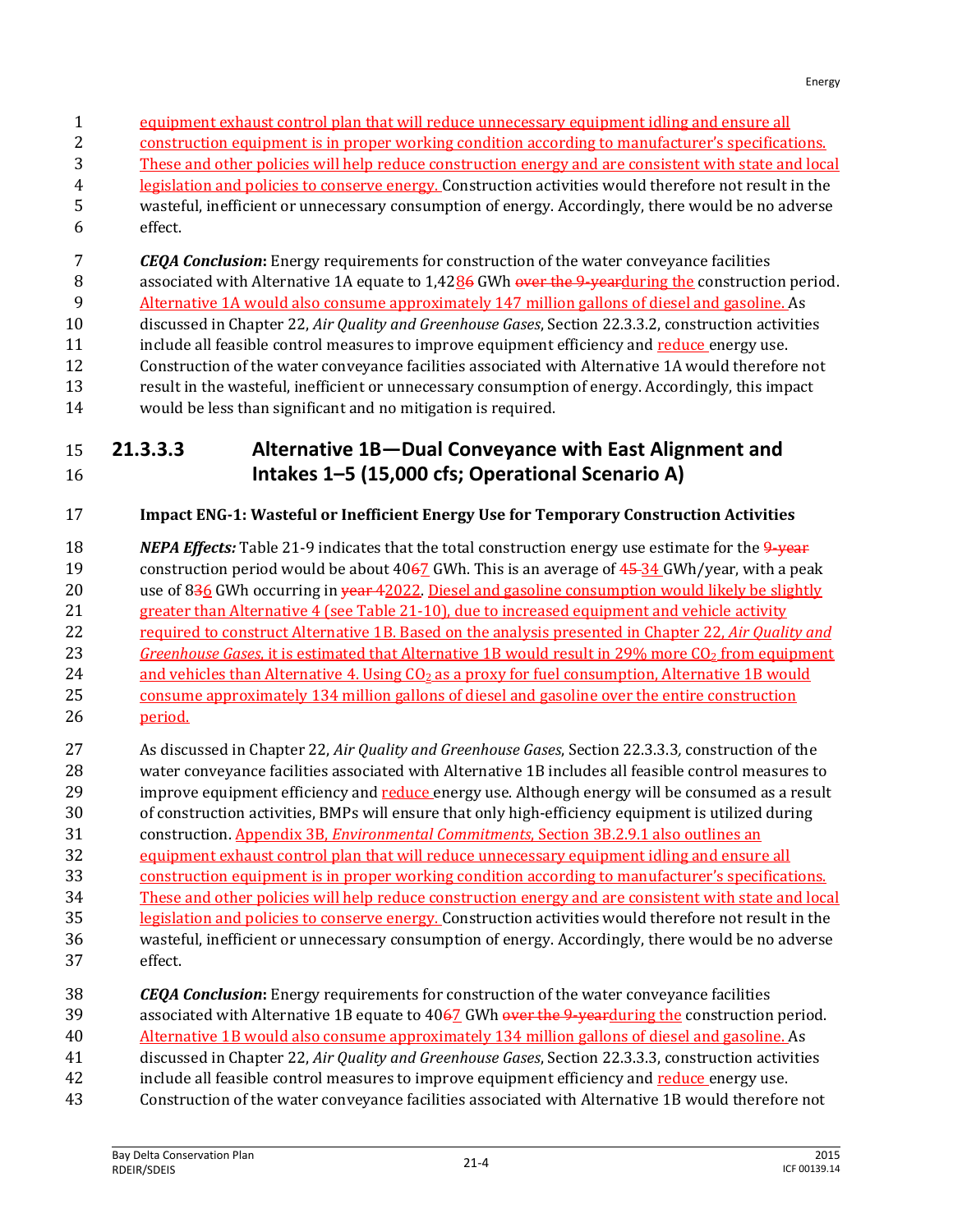result in the wasteful, inefficient or unnecessary consumption of energy. Accordingly, this impact would be less than significant and no mitigation is required.

## **21.3.3.4 Alternative 1C—Dual Conveyance with West Alignment and Intakes W1–W5 (15,000 cfs; Operational Scenario A)**

#### **Impact ENG-1: Wasteful or Inefficient Energy Use for Temporary Construction Activities**

 *NEPA Effects:* Table 21-9 indicates that the total construction energy use estimate for the 9-year 7 construction period would be about 791 GWh. That is an average of 88-66 GWh/year, with a peak 8 use of  $\frac{196 \cdot 166}{196}$  GWh occurring in  $\frac{196 \cdot 160}{196}$  vear 62022. Diesel and gasoline consumption would likely be slightly greater than Alternative 4 (see Table 21-10), due to increased equipment and vehicle activity required to construct Alternative 1C. Based on the analysis presented in Chapter 22, *Air*  11 *Quality and Greenhouse Gases*, it is estimated that Alternative 1C would result in 48% more CO<sub>2</sub> from 12 equipment and vehicles than Alternative 4. Using  $CO<sub>2</sub>$  as a proxy for fuel consumption, Alternative 13 1C would consume approximately 154 million gallons of diesel and gasoline over the entire construction period.

 As discussed in Chapter 22, *Air Quality and Greenhouse Gases,* Section 22.3.3.4, construction of the water conveyance facilities associated with Alternative 1C includes all feasible control measures to 17 improve equipment efficiency and reduce energy use. Although energy will be consumed as a result of construction activities, BMPs will ensure that only high-efficiency equipment is utilized during

- construction. Appendix 3B, *Environmental Commitments*, Section 3B.2.9.1 also outlines an
- equipment exhaust control plan that will reduce unnecessary equipment idling and ensure all
- construction equipment is in proper working condition according to manufacturer's specifications. These and other policies will help reduce construction energy and are consistent with state and local
- 23 legislation and policies to conserve energy. Construction activities would therefore not result in the wasteful, inefficient or unnecessary consumption of energy. Accordingly, there would be no adverse effect.
- *CEQA Conclusion***:** Energy requirements for construction of the water conveyance facilities 27 associated with Alternative 1C equate to 791 GWh over the 9-yearduring the construction period. As discussed in Chapter 22, *Air Quality and Greenhouse Gases*, Section 22.3.3.4, construction activities 29 include all feasible control measures to improve equipment efficiency and reduce energy use. Construction of the water conveyance facilities associated with Alternative 1C would therefore not result in the wasteful, inefficient or unnecessary consumption of energy. Accordingly, this impact would be less than significant and no mitigation is required.

### **21.3.3.5 Alternative 2A—Dual Conveyance with Pipeline/Tunnel and Five Intakes (15,000 cfs; Operational Scenario B)**

#### **Impact ENG-1: Wasteful or Inefficient Energy Use for Temporary Construction Activities**

*NEPA Effects:* Table 21-9 indicates that the total construction energy use estimate for the 9-year

- 37 construction period would be about 1,4286 GWh. That is an average of  $\frac{158 \cdot 119}{2}$  GWh/year, with a
- 38 peak use of 376 300 GWh occurring in year 62022. Diesel and gasoline consumption would be similar to Alternative 1A equate to approximately 147 million gallons over the construction period.
	- Bay Delta Conservation Plan Bay Denia Conservation Plan<br>RDEIR/SDEIS 21-5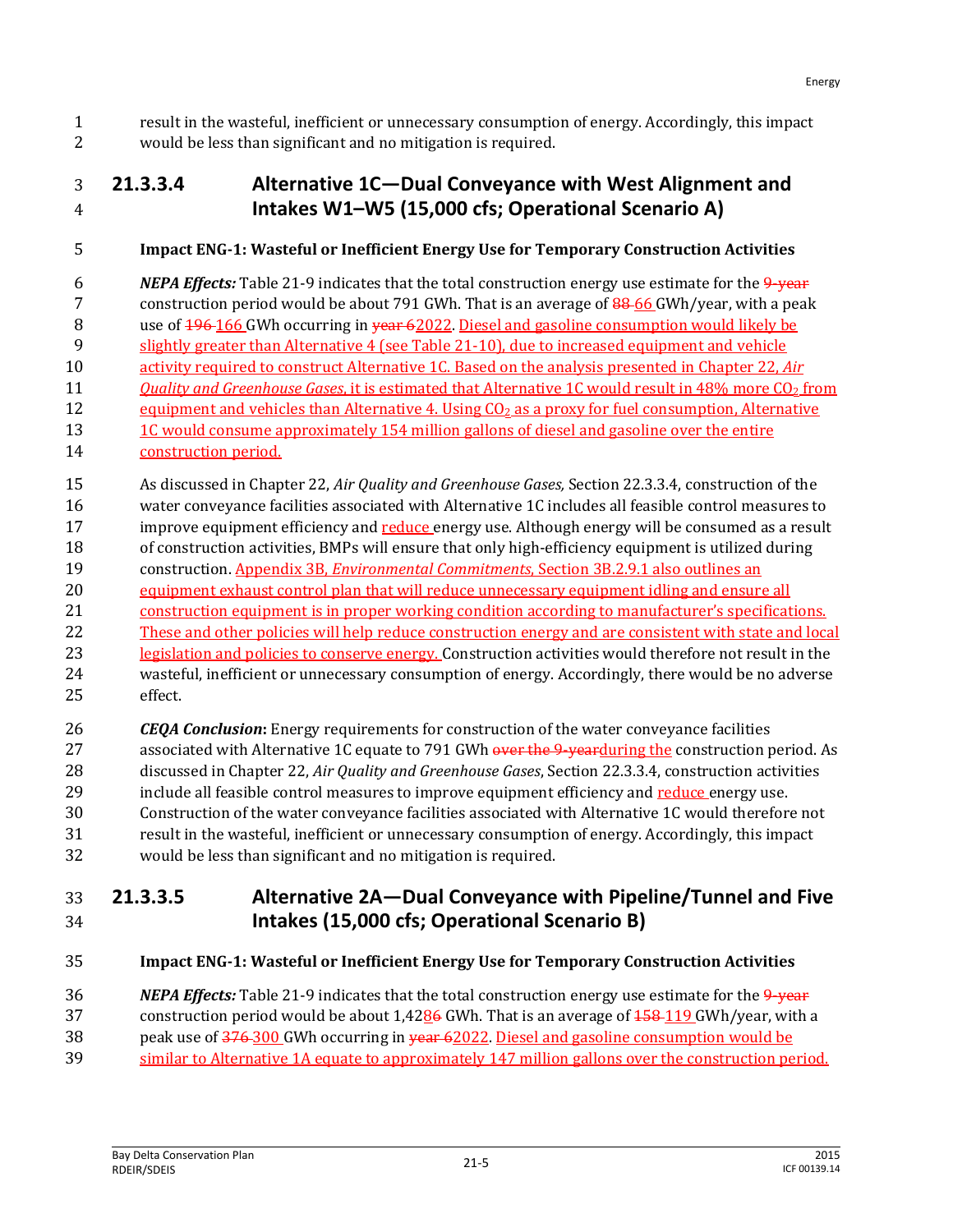As discussed in Chapter 22, *Air Quality and Greenhouse Gases*, Section 22.3.3.5, construction of the water conveyance facilities associated with Alternative 2A includes all feasible control measures to 3 improve equipment efficiency and reduce energy use. Although energy will be consumed as a result of construction activities, BMPs will ensure that only high-efficiency equipment is utilized during construction. Appendix 3B, *Environmental Commitments*, Section 3B.2.9.1 also outlines an

- equipment exhaust control plan that will reduce unnecessary equipment idling and ensure all
- construction equipment is in proper working condition according to manufacturer's specifications.
- These and other policies will help reduce construction energy and are consistent with state and local
- legislation and policies to conserve energy. Construction activities would therefore not result in the wasteful, inefficient or unnecessary consumption of energy. Accordingly, there would be no adverse effect.
- *CEQA Conclusion***:** Energy requirements for construction of the water conveyance facilities
- 13 associated with Alternative 2A equate to 1,4268 GWh over the 9-yearduring the construction period.
- Diesel and gasoline consumption would be similar to Alternative 1A equate to approximately 147
- million gallons over the construction period. As discussed in Chapter 22, *Air Quality and Greenhouse*
- *Gases*, Section 22.3.3.5, construction activities include all feasible control measures to improve
- 17 equipment efficiency and reduce energy use. Construction of the water conveyance facilities associated with Alternative 2A would therefore not result in the wasteful, inefficient or unnecessary
- consumption of energy. Accordingly, this impact would be less than significant and no mitigation is required.

## **21.3.3.6 Alternative 2B—Dual Conveyance with East Alignment and Five Intakes (15,000 cfs; Operational Scenario B)**

# **Impact ENG-1: Wasteful or Inefficient Energy Use for Temporary Construction Activities**

*NEPA Effects:* Table 21-9 indicates that the total construction energy use estimate for the 9-year 25 construction period would be about  $406-407$  GWh. This is an average of  $45-34$  GWh/year, with a 26 peak use of  $\frac{83-86}{8}$  GWh occurring in <del>year 42022. Diesel and gasoline consumption would be similar</del> 27 to Alternative 1B equate to approximately 134 million gallons over the construction period.

- As discussed in Chapter 22, *Air Quality and Greenhouse Gases*, Section 22.3.3.6, construction of the water conveyance facilities associated with Alternative 2B includes all feasible control measures to 30 improve equipment efficiency and reduce energy use. Although energy will be consumed as a result of construction activities, BMPs will ensure that only high-efficiency equipment is utilized during construction. Appendix 3B, *Environmental Commitments*, Section 3B.2.9.1 also outlines an equipment exhaust control plan that will reduce unnecessary equipment idling and ensure all construction equipment is in proper working condition according to manufacturer's specifications. These and other policies will help reduce construction energy and are consistent with state and local legislation and policies to conserve energy. Construction activities would therefore not result in the wasteful, inefficient or unnecessary consumption of energy. Accordingly, there would be no adverse effect.
- *CEQA Conclusion***:** Energy requirements for construction of the water conveyance facilities 40 associated with Alternative 2B equate to 4067 GWh over the 9-yearduring the construction period. Diesel and gasoline consumption would be similar to Alternative 1B equate to approximately 134 million gallons over the construction period. As discussed in Chapter 22, *Air Quality and Greenhouse Gases*, Section 22.3.3.6, construction activities include all feasible control measures to improve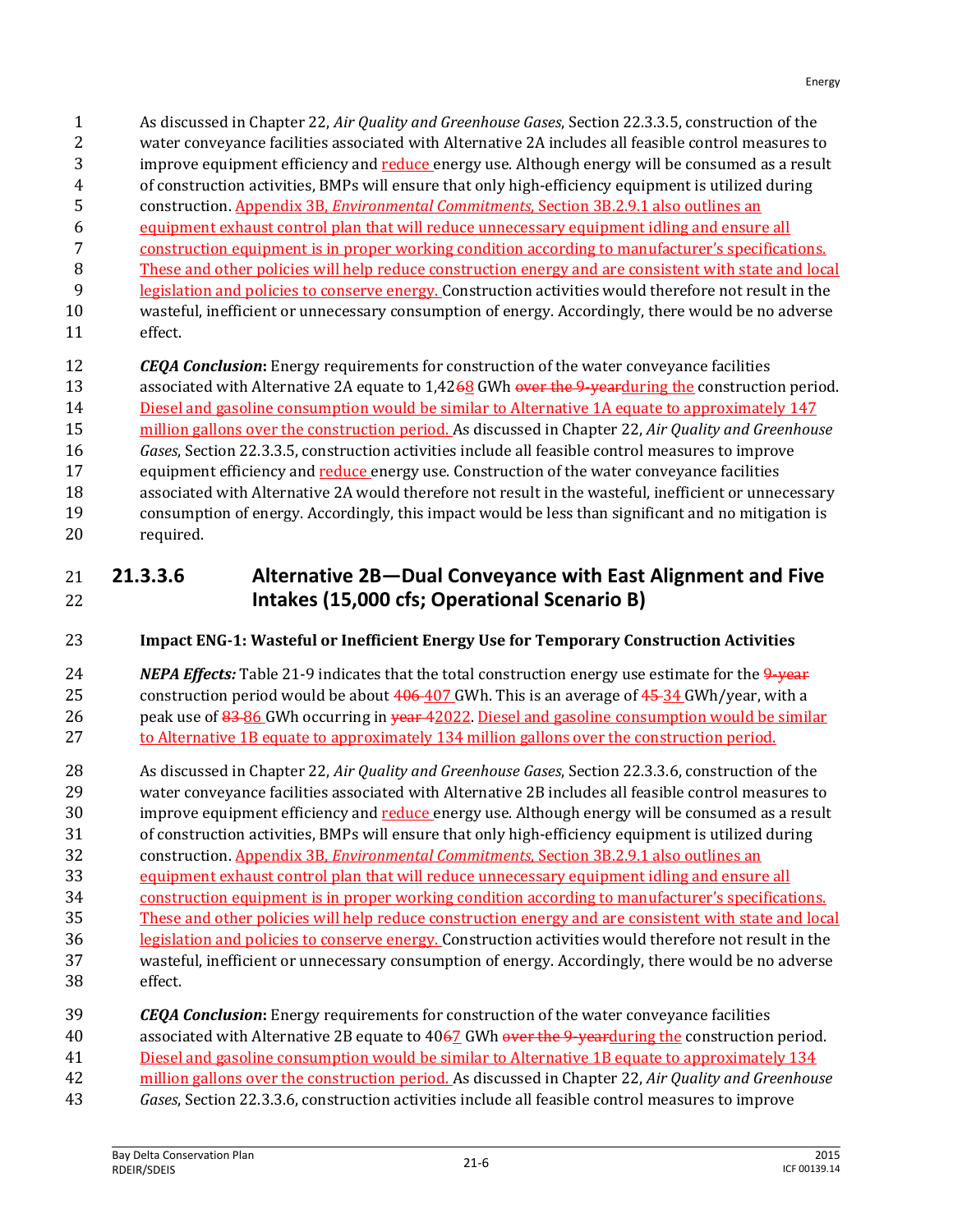1 equipment efficiency and reduce energy use. Construction of the water conveyance facilities associated with Alternative 2B would therefore not result in the wasteful, inefficient or unnecessary consumption of energy. Accordingly, this impact would be less than significant and no mitigation is required.

## **21.3.3.7 Alternative 2C—Dual Conveyance with West Alignment and Intakes W1–W5 (15,000 cfs; Operational Scenario B)**

#### **Impact ENG-1: Wasteful or Inefficient Energy Use for Temporary Construction Activities**

*NEPA Effects:* Table 21-9 indicates that the total construction energy use estimate for the 9-year 9 construction period would be about  $790-791$  GWh. This is an average of  $88-66$  GWh/year, with a 10 peak use of  $\frac{196 \cdot 166}{206}$  GWh occurring in <del>year 62022. Diesel and gasoline consumption would be</del> similar to Alternative 1C equate to approximately 154 million gallons over the construction period.

 As discussed in Chapter 22, *Air Quality and Greenhouse Gases*, Section 22.3.3.7*,* construction of the water conveyance facilities associated with Alternative 2C includes all feasible control measures to

14 improve equipment efficiency and reduce energy use. Although energy will be consumed as a result

of construction activities, BMPs will ensure that only high-efficiency equipment is utilized during

- construction. Appendix 3B, *Environmental Commitments*, Section 3B.2.9.1 also outlines an
- equipment exhaust control plan that will reduce unnecessary equipment idling and ensure all
- 18 construction equipment is in proper working condition according to manufacturer's specifications. These and other policies will help reduce construction energy and are consistent with state and local 20 legislation and policies to conserve energy. Construction activities would therefore not result in the wasteful, inefficient or unnecessary consumption of energy. Accordingly, there would be no adverse effect.

 *CEQA Conclusion***:** Energy requirements for construction of the water conveyance facilities 24 associated with Alternative 2C equate to 7901 GWh over the 9-during the year-construction period. Diesel and gasoline consumption would be similar to Alternative 1C equate to approximately 154 million gallons over the construction period. As discussed in Chapter 22, *Air Quality and Greenhouse Gases*, Section 22.3.3.7, construction activities include all feasible control measures to improve 28 equipment efficiency and reduce energy use. Construction of the water conveyance facilities associated with Alternative 2C would therefore not result in the wasteful, inefficient or unnecessary consumption of energy. Accordingly, this impact would be less than significant and no mitigation is required.

## **21.3.3.8 Alternative 3—Dual Conveyance with Pipeline/Tunnel and Intakes 1 and 2 (6,000 cfs; Operational Scenario A)**

#### **Impact ENG-1: Wasteful or Inefficient Energy Use for Temporary Construction Activities**

**NEPA Effects:** Table 21-9 indicates that the total construction energy use estimate for the 9-year

36 construction period would be about  $1,3210$  GWh. This is an average of  $\frac{147 \cdot 110}{200}$  GWh/year, with a 37 peak use of 361 278 GWh occurring in year 62022. Diesel and gasoline consumption would likely be

slightly lower than Alternative 4 (see Table 21-10), due to reduced equipment and vehicle activity

- required to construct Alternative 3. Based on the analysis presented in Chapter 22, *Air Quality and*
- *Greenhouse Gases*, it is estimated that Alternative 3 would result in 5% less CO<sup>2</sup> from equipment and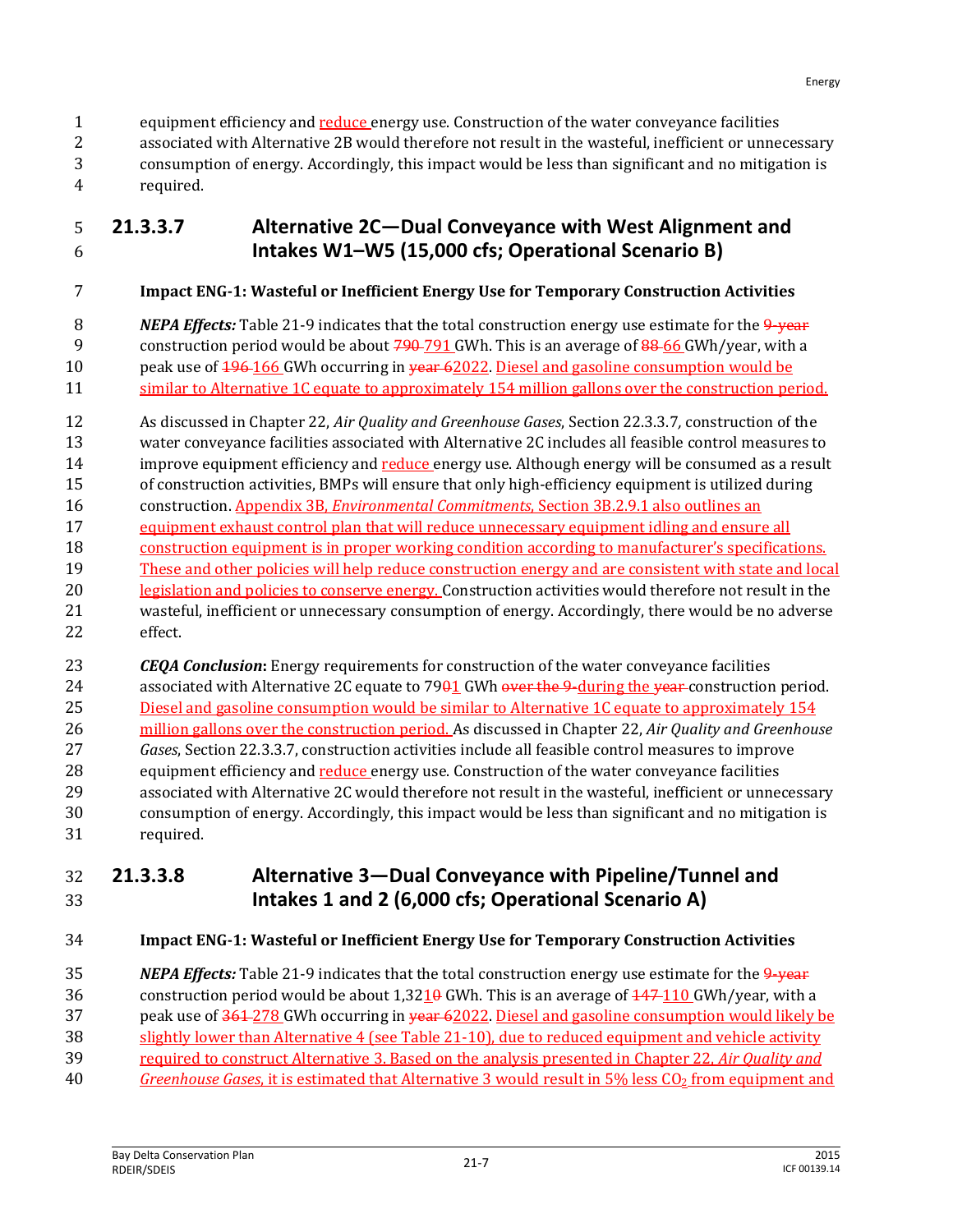- 1 vehicles than Alternative 4. Using  $CO<sub>2</sub>$  as a proxy for fuel consumption, Alternative 3 would consume approximately 99 million gallons of diesel and gasoline over the entire construction period.
- As discussed in Chapter 22, *Air Quality and Greenhouse Gases*, Section 22.3.3.8, construction of the water conveyance facilities associated with Alternative 3 includes all feasible control measures to
- 5 improve equipment efficiency and reduce energy use. Although energy will be consumed as a result
- of construction activities, BMPs will ensure that only high-efficiency equipment is utilized during
- construction. Appendix 3B, *Environmental Commitments*, Section 3B.2.9.1 also outlines an
- equipment exhaust control plan that will reduce unnecessary equipment idling and ensure all
- construction equipment is in proper working condition according to manufacturer's specifications.
- These and other policies will help reduce construction energy and are consistent with state and local
- 11 legislation and policies to conserve energy. Construction activities would therefore not result in the wasteful, inefficient or unnecessary consumption of energy. Accordingly, there would be no adverse effect.
- *CEQA Conclusion***:** Energy requirements for construction of the water conveyance facilities 15 associated with Alternative 3 equate to 1,3201 GWh over the 9-vearduring the construction period. Alternative 3 would also consume approximately 99 million gallons of diesel and gasoline. As discussed in Chapter 22, *Air Quality and Greenhouse Gases*, Section 22.3.3.8, construction activities
- 18 include all feasible control measures to improve equipment efficiency and reduce energy use. Construction of the water conveyance facilities associated with Alternative 3 would therefore not result in the wasteful, inefficient or unnecessary consumption of energy. Accordingly, this impact would be less than significant and no mitigation is required.

## **21.3.3.9 Alternative 4—Dual Conveyance with Modified Pipeline/Tunnel and Intakes 2, 3, and 5 (9,000 cfs; Operational Scenario H)**

- Alternative 4 would require energy transmission and use for a pumping capacity of 9,000 cfs at north Delta intakes and conveyance through the tunnel. The maximum power requirements to operate the alternative would be about 50 MW for pumping to transport a maximum flow of 9,000 cfs from the Sacramento River near Hood to the SWP Clifton Court Forebay near Tracy. The north Delta intakes and conveyance energy factor for Alternative 4 is 65 MWh/TAF.
- **Impact ENG-1: Wasteful or Inefficient Energy Use for Temporary Construction Activities**
- *NEPA Effects:* Table 21-9 indicates that the total construction energy use estimate for the 9-year 31 construction period would be about 2,5492,132 GWh. This is an average of 283-178 GWh/year, with 32 a peak use of  $483-446$  GWh occurring in  $\frac{1}{2}$  and  $\frac{1}{2}$ . Alternative 4 would also consume approximately 104 million gallons of diesel and gasoline (see Table 21-10).
- 
- As discussed in Chapter 22, *Air Quality and Greenhouse Gases*, Section 22.3.3.9, construction of the water conveyance facilities associated with Alternative 4 includes all feasible control measures to 36 improve equipment efficiency and reduce energy use. Although energy will be consumed as a result
- of construction activities, BMPs will ensure that only high-efficiency equipment is utilized during
- construction. Appendix 3B, *Environmental Commitments*, Section 3B.2.9.1 also outlines an
- equipment exhaust control plan that will reduce unnecessary equipment idling and ensure all
- construction equipment is in proper working condition according to manufacturer's specifications.
- These and other policies will help reduce construction energy and are consistent with state and local
- 42 legislation and policies to conserve energy. Construction activities would therefore not result in the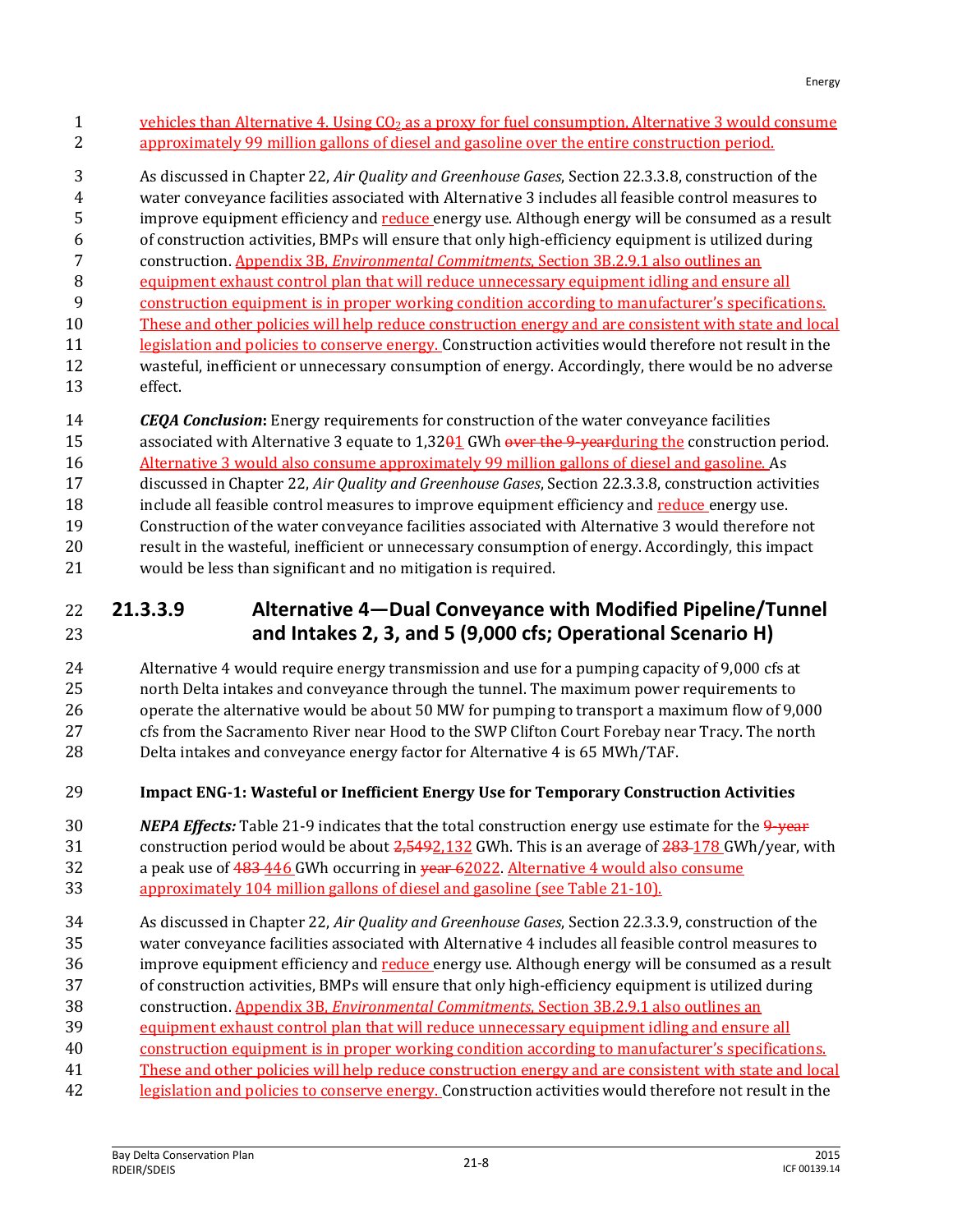wasteful, inefficient or unnecessary consumption of energy. Accordingly, there would be no adverse effect.

#### *CEQA Conclusion***:** Energy requirements for construction of the water conveyance facilities

4 associated with Alternative 4 would equate to 2,5492,132 GWh over the 9-yearduring the

- construction period. Alternative 4 would also consume approximately 104 million gallons of diesel
- and gasoline. As discussed in Chapter 22, *Air Quality and Greenhouse Gases*, Section 22.3.3.9,
- construction activities include all feasible control measures to improve equipment efficiency and
- reduce energy use. Construction of the water conveyance facilities associated with Alternative 4 would therefore not result in the wasteful, inefficient or unnecessary consumption of energy.
- Accordingly, this impact would be less than significant and no mitigation is required.

#### **Impact ENG-2: Wasteful or Inefficient Energy Use for Pumping and Conveyance**

*NEPA Effects:* As shown in Table 21-142, for Alternative 4, the average north Delta intake pumping under Scenario H1 would be 2,674 TAF/yr under 2025 conditions and 2,463 TAF/yr under 2060

conditions. Under Scenario H4, average north Delta intake pumping would be 2,2883 TAF/yr under

- 2025 conditions and 2,144 TAF/yr under 2060 conditions. The energy use for north Delta intake
- pumping and tunnel conveyance was estimated to be 161 GWh/yr (2060 conditions) and 140
- GWh/yr (2060 conditions) for Scenarios H1 and H4, respectively. These two scenarios reflect the range of effects that would result from the four potential outcomes under Alternative 4. While all
- scenarios would increase energy demand at the north delta, relative to the No Action Alternative, operation of the water conveyance facility would be managed to maximize efficient energy use, including off-peak pumping and use of gravity. Accordingly, implementation of Alternative 4 would not result in a wasteful or inefficient energy use. There would be no adverse effect.
- *CEQA Conclusion***:** Operation of Alternative 4 under Scenario H1 would require an additional 175 GWh/yr under 2025 conditions and 161 GWh/yr under 2060 conditions for north Delta pumping, relative to Existing Conditions. Operation of Alternative 4 under Scenario H4 would require an additional 150 GWh/yr under 2025 conditions and 140 GWh/yr under 2060 conditions for north 27 Delta pumping, relative to Existing Conditions. **operation** Operation of the water conveyance facility would be managed to maximize efficient energy use, including off-peak pumping and use of gravity. Accordingly, implementation of Alternative 4 would not result in a wasteful or inefficient energy use. Accordingly, this impact would be less than significant. No mitigation is required.

#### **Impact ENG-3: Compatibility of the Proposed Water Conveyance Facilities and CM2– CM22CM21 with Plans and Policies**

- *NEPA Effects:* The potential for inconsistencies with plans or polices would be similar to the discussion in Alternative 1A, Impact ENG-3. Construction and implementation of Alternative 4 would be compatible with applicable plans and policies related to energy sources.
- *CEQA Conclusion***:** Physical effects associated with implementation of the alternative are discussed in impacts ENG-1 and ENG-2, above and no additional CEQA conclusion is required related to the consistency of the alternative with relevant plans and polices. The relationship between plans, policies, and regulations and impacts on the physical environment is discussed in Chapter 13, *Land*
- *Use,* Section 13.2.3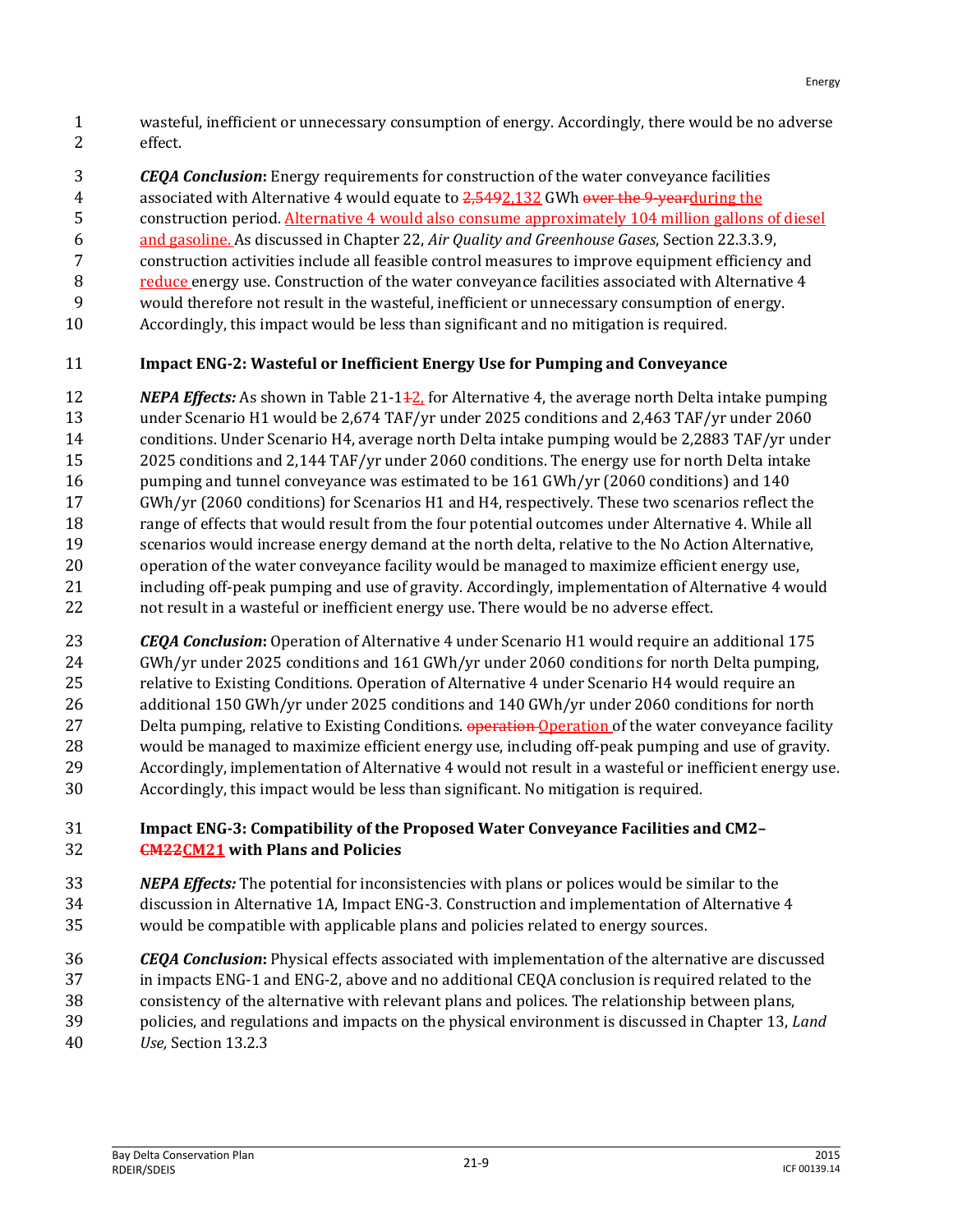### **21.3.3.10 Alternative 5—Dual Conveyance with Pipeline/Tunnel and Intake 1 (3,000 cfs; Operational Scenario C)**

#### **Impact ENG-1: Wasteful or Inefficient Energy Use for Temporary Construction Activities**

 *NEPA Effects:* Table 21-9 indicates that the total construction energy use estimate for the 9-year 5 construction period would be about  $731-730$  GWh. This is an average of  $81-61$  GWh/year, with a peak use of 197 153 GWh occurring in year 62022. Diesel and gasoline consumption would likely be slightly lower than Alternative 4 (see Table 21-10), due to reduced equipment and vehicle activity required to construct Alternative 5. Based on the analysis presented in Chapter 22, *Air Quality and Greenhouse Gases*, it is estimated that Alternative 5 would result in 16% less CO<sub>2</sub> from equipment 10 and vehicles than Alternative 4. Using  $CO<sub>2</sub>$  as a proxy for fuel consumption, Alternative 5 would consume approximately 87 million gallons of diesel and gasoline over the entire construction

- period.
- As discussed in Chapter 22, *Air Quality and Greenhouse Gases*, Section 22.3.3.10, construction of the water conveyance facilities associated with Alternative 5 includes all feasible control measures to 15 improve equipment efficiency and reduce energy use. Although energy will be consumed as a result of construction activities, BMPs will ensure that only high-efficiency equipment is utilized during construction. Appendix 3B, *Environmental Commitments*, Section 3B.2.9.1 also outlines an
- equipment exhaust control plan that will reduce unnecessary equipment idling and ensure all
- construction equipment is in proper working condition according to manufacturer's specifications. These and other policies will help reduce construction energy and are consistent with state and local legislation and policies to conserve energy. Construction activities would therefore not result in the wasteful, inefficient or unnecessary consumption of energy. Accordingly, there would be no adverse effect.
- *CEQA Conclusion***:** Energy requirements for construction of the water conveyance facilities 25 associated with Alternative 5 equate to 731-730 GWh over the 9-vearduring the construction period. Alternative 4 would also consume approximately 87 million gallons of diesel and gasoline. As discussed in Chapter 22, *Air Quality and Greenhouse Gases*, Section 22.3.3.10, construction activities 28 include all feasible control measures to improve equipment efficiency and reduce energy use. Construction of the water conveyance facilities associated with Alternative 5 would therefore not result in the wasteful, inefficient or unnecessary consumption of energy. Accordingly, this impact
- would be less than significant and no mitigation is required.

## **21.3.3.11 Alternative 6A—Isolated Conveyance with Pipeline/Tunnel and Intakes 1-5 (15,000 cfs; Operational Scenario D)**

#### **Impact ENG-1: Wasteful or Inefficient Energy Use for Temporary Construction Activities**

- *NEPA Effects:* Table 21-9 indicates that the total construction energy use estimate for the 9-year 36 construction period would be about 1,4268 GWh. This is an average of  $\frac{158 \cdot 119}{25}$  GWh/year, with a 37 peak use of 376 300 GWh occurring in year 62022. Diesel and gasoline consumption would be 38 similar to Alternative 1A equate to approximately 147 million gallons over the construction period.
- As discussed in Chapter 22, *Air Quality and Greenhouse Gases*, Section 22.3.3.11, construction of the
- water conveyance facilities associated with Alternative 6A includes all feasible control measures to
- 41 improve equipment efficiency and reduce energy use. Although energy will be consumed as a result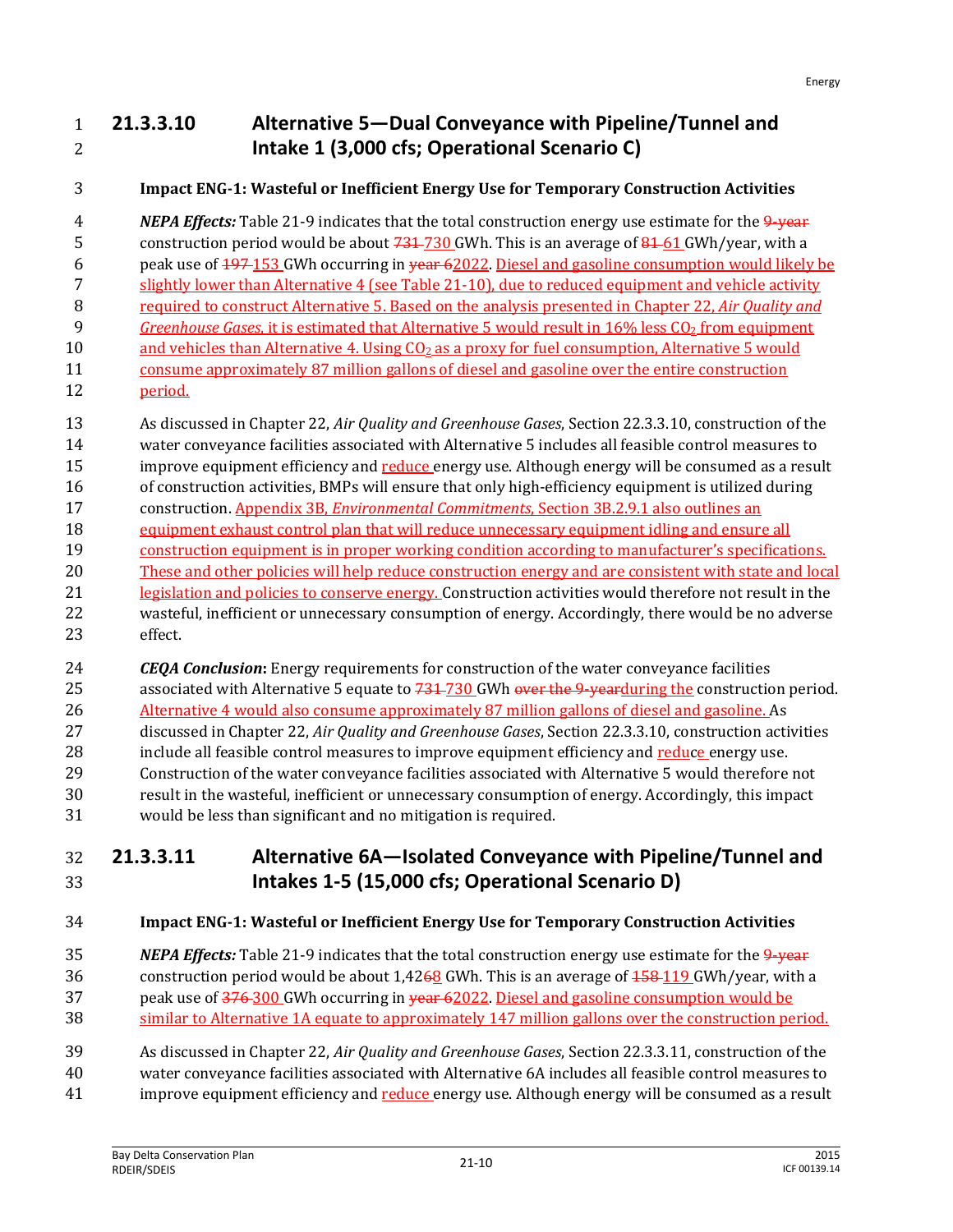- of construction activities, BMPs will ensure that only high-efficiency equipment is utilized during
- construction. Appendix 3B, *Environmental Commitments*, Section 3B.2.9.1 also outlines an
- equipment exhaust control plan that will reduce unnecessary equipment idling and ensure all
- construction equipment is in proper working condition according to manufacturer's specifications.
- These and other policies will help reduce construction energy and are consistent with state and local
- legislation and policies to conserve energy. Construction activities would therefore not result in the wasteful, inefficient or unnecessary consumption of energy. Accordingly, there would be no adverse
- effect.
- *CEQA Conclusion***:** Energy requirements for construction of the water conveyance facilities
- 10 associated with Alternative 6A equate to 1,4286 GWh over the 9-vearduring the construction period.
- Alternative 6A would also consume approximately 147 million gallons of diesel and gasoline. As
- discussed in Chapter 22, *Air Quality and Greenhouse Gases*, Section 22.3.3.11, construction activities
- 13 include all feasible control measures to improve equipment efficiency and reduce energy use.
- Construction of the water conveyance facilities associated with Alternative 6A would therefore not
- result in the wasteful, inefficient or unnecessary consumption of energy. Accordingly, this impact
- would be less than significant and no mitigation is required.

# **21.3.3.12 Alternative 6B—Isolated Conveyance with East Alignment and Intakes 1–5 (15,000 cfs; Operational Scenario D)**

# **Impact ENG-1: Wasteful or Inefficient Energy Use for Temporary Construction Activities**

*NEPA Effects:* Table 21-9 indicates that the total construction energy use estimate for the 9-year 21 construction period would be about  $406-407$  GWh. This is an average of  $45-34$  GWh/year, with a 22 peak use of 83-86 GWh occurring in year 42022. Diesel and gasoline consumption would be similar 23 to Alternative 1B equate to approximately 134 million gallons over the construction period.

- As discussed in Chapter 22, *Air Quality and Greenhouse Gases*, Section 22.3.3.12, construction of the water conveyance facilities associated with Alternative 6B includes all feasible control measures to 26 improve equipment efficiency and reduce energy use. Although energy will be consumed as a result of construction activities, BMPs will ensure that only high-efficiency equipment is utilized during
- construction. Appendix 3B, *Environmental Commitments*, Section 3B.2.9.1 also outlines an
- equipment exhaust control plan that will reduce unnecessary equipment idling and ensure all
- construction equipment is in proper working condition according to manufacturer's specifications.
- These and other policies will help reduce construction energy and are consistent with state and local 32 legislation and policies to conserve energy. Construction activities would therefore not result in the wasteful, inefficient or unnecessary consumption of energy. Accordingly, there would be no adverse
- effect.
- *CEQA Conclusion***:** Energy requirements for construction of the water conveyance facilities 36 associated with Alternative 6B equate to 4076 GWh over the 9-vearduring the construction period. Alternative 1B would also consume approximately 134 million gallons of diesel and gasoline. As
- discussed in Chapter 22, *Air Quality and Greenhouse Gases*, Section 22.3.3.12, construction activities
- 39 include all feasible control measures to improve equipment efficiency and reduce energy use.
- Construction of the water conveyance facilities associated with Alternative 6B would therefore not
- result in the wasteful, inefficient or unnecessary consumption of energy. Accordingly, this impact
- would be less than significant and no mitigation is required.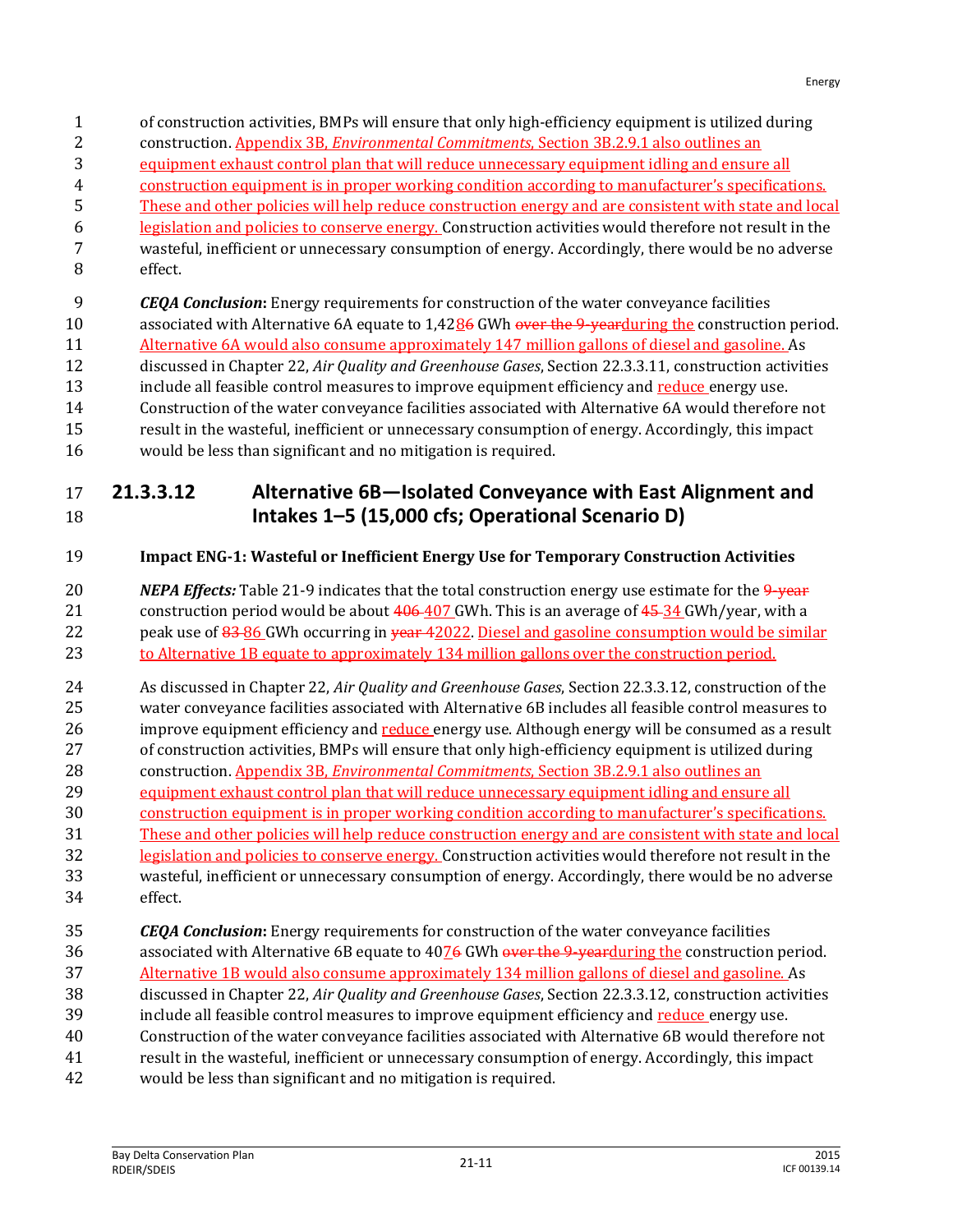#### **21.3.3.13 Alternative 6C—Isolated Conveyance with West Alignment and Intakes W1–W5 (15,000 cfs; Operational Scenario D)**

#### **Impact ENG-1: Wasteful or Inefficient Energy Use for Temporary Construction Activities**

 *NEPA Effects:* Table 21-9 indicates that the total construction energy use estimate for the 9-year 5 construction period would be about 790-791 GWh. This is an average of 88-66 GWh/year, with a peak use of 196 166 GWh occurring in year 62022. Diesel and gasoline consumption would be similar to Alternative 1C equate to approximately 154 million gallons over the construction period.

- As discussed in Chapter 22, *Air Quality and Greenhouse Gases*, Section 22.3.3.13, construction of the water conveyance facilities associated with Alternative 6C includes all feasible control measures to
- 10 improve equipment efficiency and reduce energy use. Although energy will be consumed as a result of construction activities, BMPs will ensure that only high-efficiency equipment is utilized during
- construction. Appendix 3B, *Environmental Commitments*, Section 3B.2.9.1 also outlines an
- 13 equipment exhaust control plan that will reduce unnecessary equipment idling and ensure all
- construction equipment is in proper working condition according to manufacturer's specifications.
- These and other policies will help reduce construction energy and are consistent with state and local
- legislation and policies to conserve energy. Construction activities would therefore not result in the wasteful, inefficient or unnecessary consumption of energy. Accordingly, there would be no adverse effect.
- *CEQA Conclusion***:** Energy requirements for construction of the water conveyance facilities 20 associated with Alternative 6C equate to GWh over the 9-yearduring the construction period. Alternative 1C would also consume approximately 154 million gallons of diesel and gasoline. As discussed in Chapter 22, *Air Quality and Greenhouse Gases*, Section 22.3.3.13, construction activities 23 include all feasible control measures to improve equipment efficiency and reduce energy use. Construction of the water conveyance facilities associated with Alternative 6C would therefore not result in the wasteful, inefficient or unnecessary consumption of energy. Accordingly, this impact
- would be less than significant and no mitigation is required.

# **21.3.3.14 Alternative 7—Dual Conveyance with Pipeline/Tunnel, Intakes 2, 3, and 5, and Enhanced Aquatic Conservation (9,000 cfs; Operational Scenario E)**

# **Impact ENG-1: Wasteful or Inefficient Energy Use for Temporary Construction Activities**

 *NEPA Effects:* Table 21-9 indicates that the total construction energy use estimate for the 9-year 32 construction period would be about  $\frac{1,3551,357}{2}$  GWh. This is an average of  $\frac{151.113}{2}$  GWh/year, with 33 a peak use of  $366-285$  GWh occurring in <del>year 6</del>2022. Diesel and gasoline consumption would likely be slightly greater than Alternative 4 (see Table 21-10), due to increased equipment and vehicle activity required to construct Alternative 7. Based on the analysis presented in Chapter 22, *Air Quality and Greenhouse Gases*, it is estimated that Alternative 7 would result in 8% more CO<sup>2</sup> from 37 equipment and vehicles than Alternative 4. Using  $CO<sub>2</sub>$  as a proxy for fuel consumption, Alternative 7 would consume approximately 117 million gallons of diesel and gasoline over the entire construction period.

 As discussed in Chapter 22, *Air Quality and Greenhouse Gases*, Section 22.3.3.14, construction of the water conveyance facilities associated with Alternative 7 includes all feasible control measures to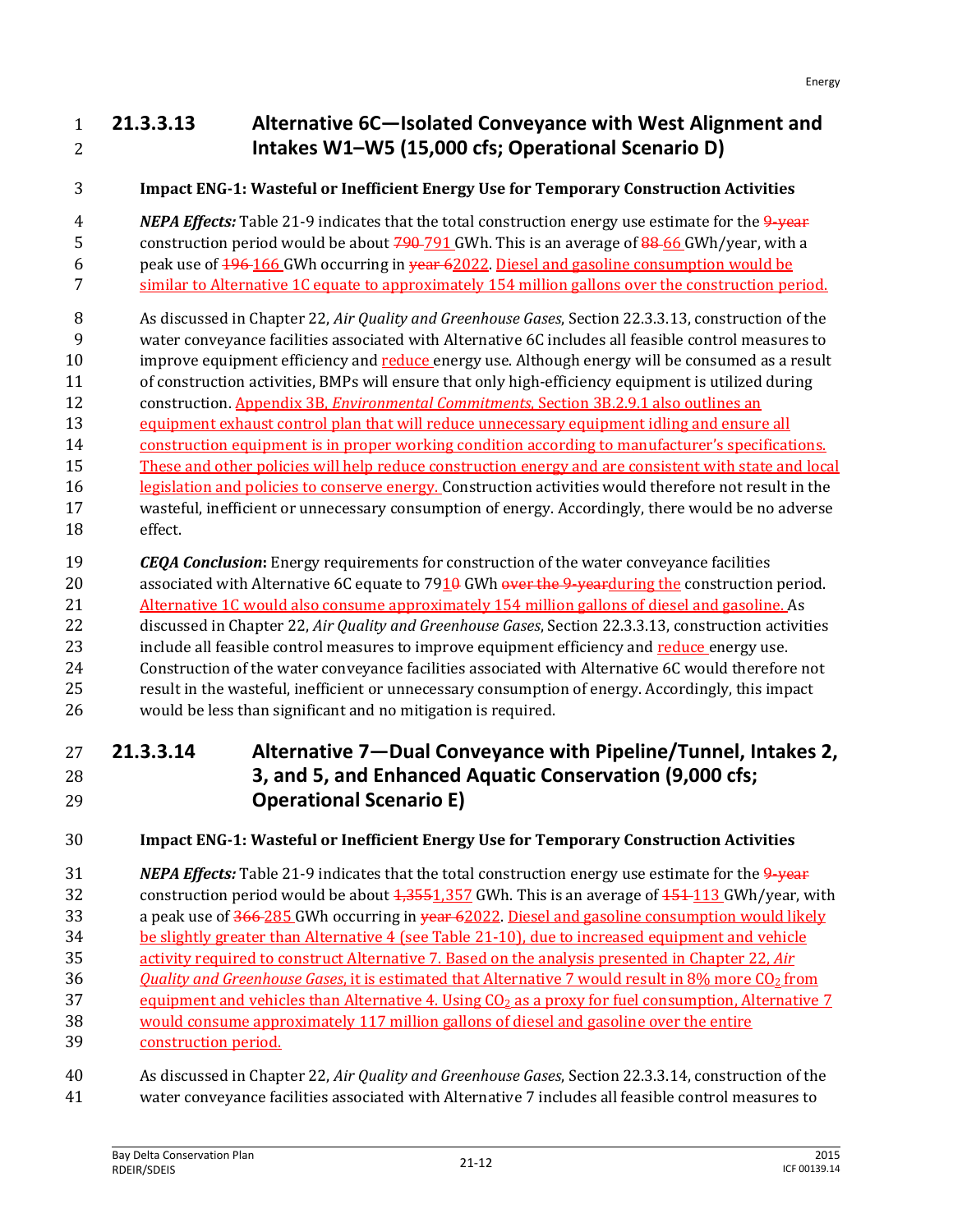- 1 improve equipment efficiency and reduce energy use. Although energy will be consumed as a result
- of construction activities, BMPs will ensure that only high-efficiency equipment is utilized during construction. Appendix 3B, *Environmental Commitments*, Section 3B.2.9.1 also outlines an
- equipment exhaust control plan that will reduce unnecessary equipment idling and ensure all
- construction equipment is in proper working condition according to manufacturer's specifications.
- These and other policies will help reduce construction energy and are consistent with state and local
- legislation and policies to conserve energy. Construction activities would therefore not result in the
- wasteful, inefficient or unnecessary consumption of energy. Accordingly, there would be no adverse
- effect.
- *CEQA Conclusion***:** Energy requirements for construction of the water conveyance facilities
- 11 associated with Alternative 7 equate to  $\frac{1.3551}{1.357}$  GWh over the 9-yearduring the construction
- 12 period. Alternative 7 would also consume approximately 117 million gallons of diesel and gasoline.
- As discussed in Chapter 22, *Air Quality and Greenhouse Gases*, Section 22.3.3.14, construction
- 14 activities include all feasible control measures to improve equipment efficiency and reduce energy
- use. Construction of the water conveyance facilities associated with Alternative 7 would therefore
- not result in the wasteful, inefficient or unnecessary consumption of energy. Accordingly, this
- impact would be less than significant and no mitigation is required.

# **21.3.3.15 Alternative 8—Dual Conveyance with Pipeline/Tunnel, Intakes 2, 3, and 5, and Increased Delta Outflow (9,000 cfs; Operational Scenario F)**

**Impact ENG-1: Wasteful or Inefficient Energy Use for Temporary Construction Activities**

*NEPA Effects:* Table 21-9 indicates that the total construction energy use estimate for the 9-year 23 construction period would be about  $\frac{1}{3}$ ,  $\frac{357}{357}$  GWh. This is an average of  $\frac{151}{13}$  GWh/year, with 24 a peak use of  $366-285$  GWh occurring in  $\frac{1}{2}62022$ . Diesel and gasoline consumption would be similar to Alternative 8 equate to approximately 117 million gallons over the construction period.

- As discussed in Chapter 22, *Air Quality and Greenhouse Gases*, Section 22.3.3.15, construction of the water conveyance facilities associated with Alternative 8 includes all feasible control measures to 28 improve equipment efficiency and reduce energy use. Although energy will be consumed as a result of construction activities, BMPs will ensure that only high-efficiency equipment is utilized during
- construction. Appendix 3B, *Environmental Commitments*, Section 3B.2.9.1 also outlines an
- equipment exhaust control plan that will reduce unnecessary equipment idling and ensure all
- construction equipment is in proper working condition according to manufacturer's specifications.
- These and other policies will help reduce construction energy and are consistent with state and local
- legislation and policies to conserve energy. Construction activities would therefore not result in the
- wasteful, inefficient or unnecessary consumption of energy. Accordingly, there would be no adverse effect.

# *CEQA Conclusion***:** Energy requirements for construction of the water conveyance facilities

- 38 associated with Alternative 8 equate to  $1,357$   $1,355$  GWh over the 9-vearduring the construction
- period. Alternative 8 would also consume approximately 117 million gallons of diesel and gasoline. As discussed in Chapter 22, *Air Quality and Greenhouse Gases*, Section 22.3.3.15, construction
- activities include all feasible control measures to improve equipment efficiency and reduce energy
- use. Construction of the water conveyance facilities associated with Alternative 8 would therefore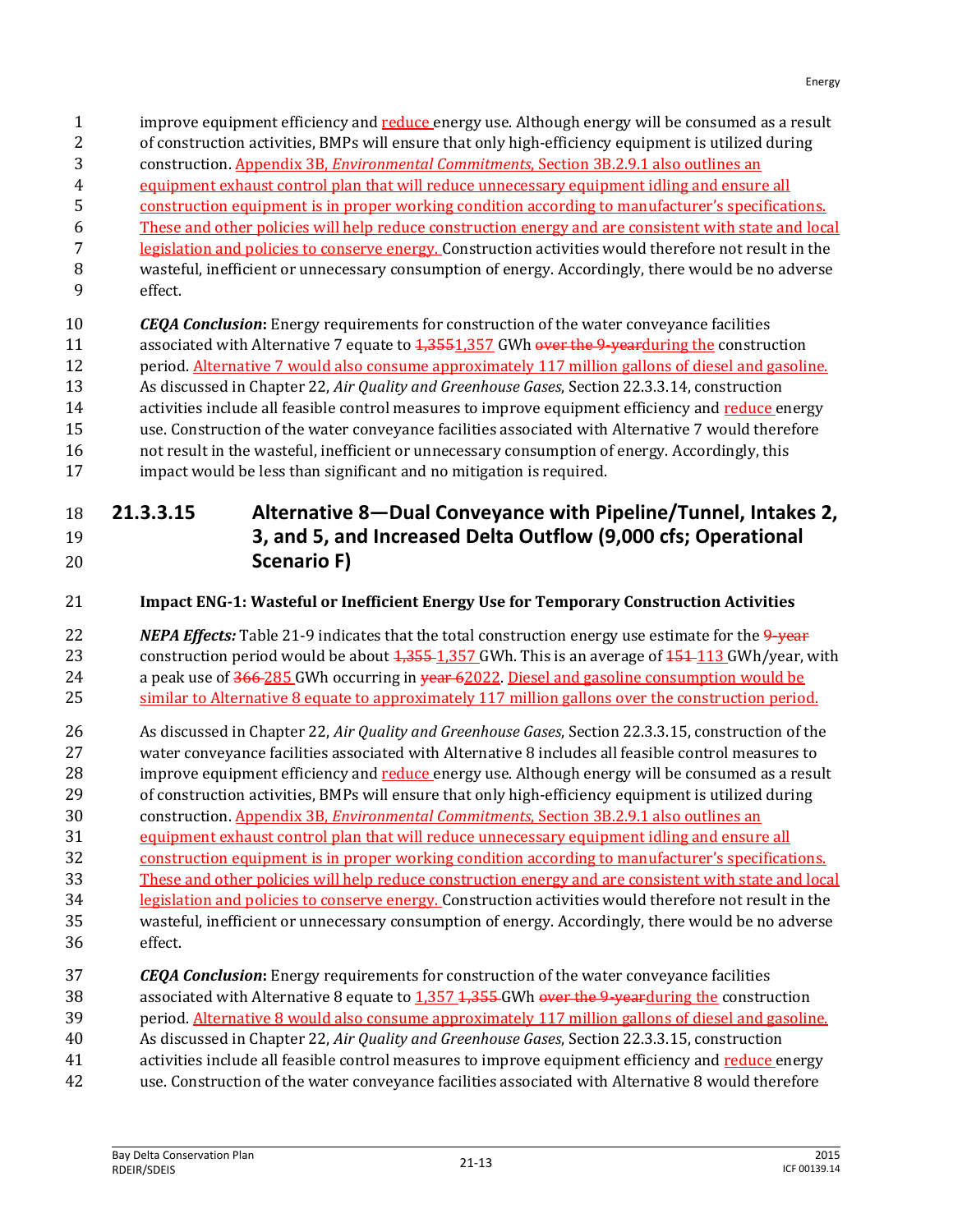not result in the wasteful, inefficient or unnecessary consumption of energy. Accordingly, this impact would be less than significant and no mitigation is required.

## **21.3.3.16 Alternative 9—Through Delta/Separate Corridors (15,000 cfs; Operational Scenario G)**

#### **Impact ENG-1: Wasteful or Inefficient Energy Use for Temporary Construction Activities**

 *NEPA Effects:* Table 21-9 indicates that the total construction energy use estimate for the 7-year 7 construction period would be about 186 GWh. This is an average of  $27-15$  GWh/year, with a peak 8 use of 42-39 GWh occurring in <del>year 4</del>2022. Diesel and gasoline consumption would likely be slightly lower than Alternative 4 (see Table 21-10), due to reduced equipment and vehicle activity required to construct Alternative 9. Based on the analysis presented in Chapter 22, *Air Quality and Greenhouse Gases*, it is estimated that Alternative 9 would result in 22% less CO<sup>2</sup> from equipment and vehicles 12 than Alternative 4. Using CO<sub>2</sub> as a proxy for fuel consumption, Alternative 9 would consume approximately 81 million gallons of diesel and gasoline over the entire construction period.

- As discussed in Chapter 22, *Air Quality and Greenhouse Gases*, Section 22.3.3.16, construction of the water conveyance facilities associated with Alternative 9 includes all feasible control measures to 16 improve equipment efficiency and reduce energy use. Although energy will be consumed as a result of construction activities, BMPs will ensure that only high-efficiency equipment is utilized during construction. Appendix 3B, *Environmental Commitments*, Section 3B.2.9.1 also outlines an equipment exhaust control plan that will reduce unnecessary equipment idling and ensure all construction equipment is in proper working condition according to manufacturer's specifications. These and other policies will help reduce construction energy and are consistent with state and local 22 legislation and policies to conserve energy. Construction activities would therefore not result in the wasteful, inefficient or unnecessary consumption of energy. Accordingly, there would be no adverse effect.
- *CEQA Conclusion***:** Energy requirements for construction of the water conveyance facilities 26 associated with Alternative 9 equate to 186 GWh over the 9-vearduring the construction period. 27 Alternative 9 would also consume approximately 81 million gallons of diesel and gasoline. As discussed in Chapter 22, *Air Quality and Greenhouse Gases*, Section 22.3.3.16, construction activities 29 include all feasible control measures to improve equipment efficiency and reduce energy use. Construction of the water conveyance facilities associated with Alternative 9 would therefore not result in the wasteful, inefficient or unnecessary consumption of energy. Accordingly, this impact would be less than significant and no mitigation is required.

### **21.3.3.17 Cumulative Analysis**

- **Impact ENG-3: Cumulative Impact on Energy**Error! Bookmark not defined. **Use from Diesel and Gasoline Consumption during Construction**
- *NEPA Effects:* **Alternatives**Error! Bookmark not defined. **1A through 9**
- 37 Project construction would consume gasoline and diesel through operation of heavy-duty
- construction equipment and vehicles. Alternatives 1A through 9 and the cumulative projects listed
- in Table 5.2.2.17-1 would all incorporate energy-saving measures required by a myriad of state and
- 40 local energy policies to improve energy efficiency and reduce waste. Measures pursued by the